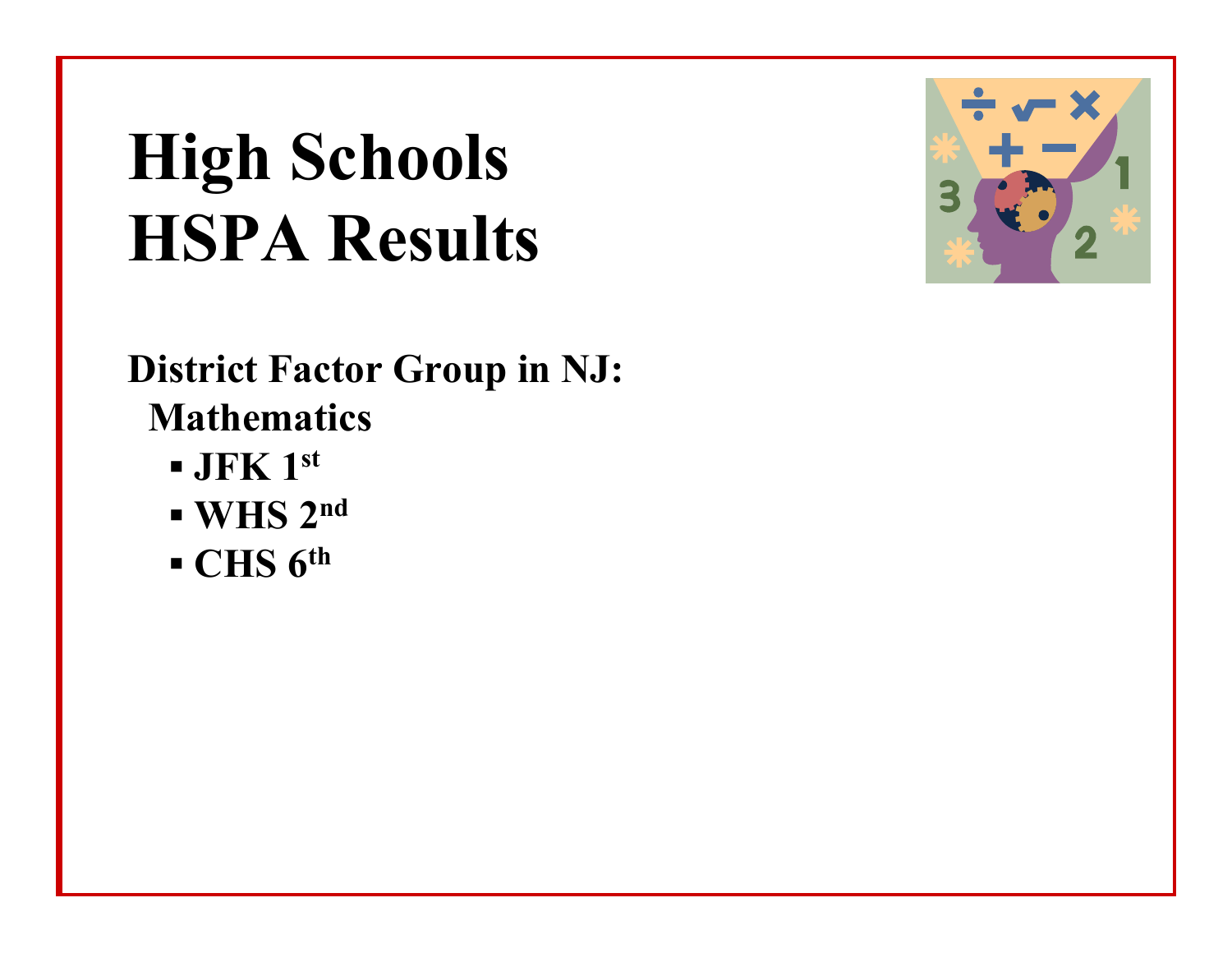#### **Middle Schools NJ ASK Results**



- **▪ Grade 6, 7 and 8 scored above the State average in Mathematics and Language Arts**
- **▪ Grade 6, 7 and 8 scored above State average and District Factor Group for Mathematics and Language Arts**
- **▪ Four of our District Middle Schools were in the top 5 of the District Factor Group for Mathematics in Middlesex County**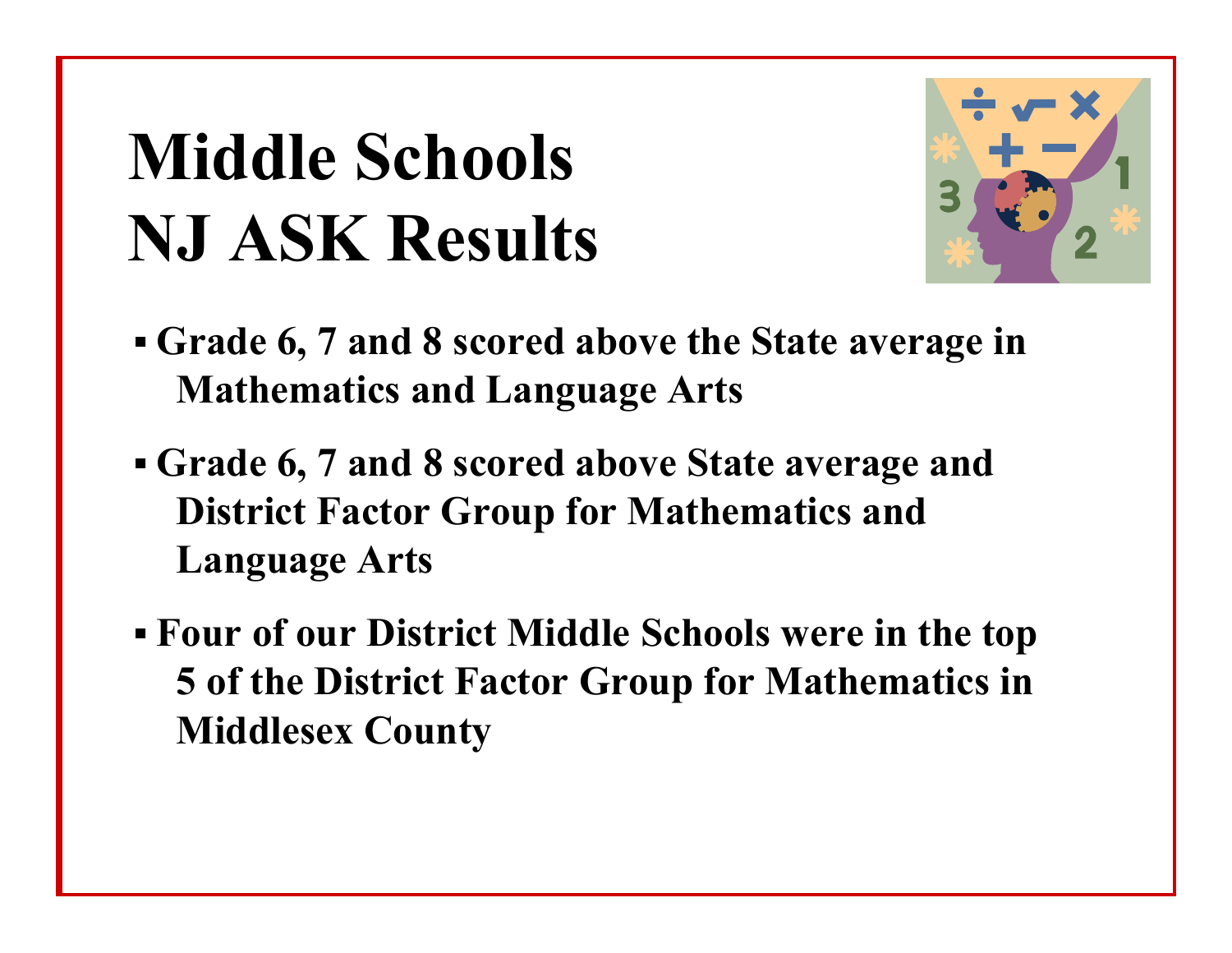#### **Middle Schools NJ ASK Results**



- **▪ All 5 Middle Schools surpassed AYP for Language Arts and Mathematics in Grades 6-8**
- **▪ AMS – 92% Proficient and Above in Grade 8 Science**
- **▪ CMS – 82% Highest Grade 6 Language Arts scores across District**
- **▪ FMS – 86% Proficient and Above in Grade 8 Science**
- **▪ IMS – 89% Proficient and Above in Grade 6 Mathematics, of this percentage, 48% are Advanced Proficient**
- **▪ WMS – 91% Grade 8 Mathematics, 2nd Place District Factor Group in NJ**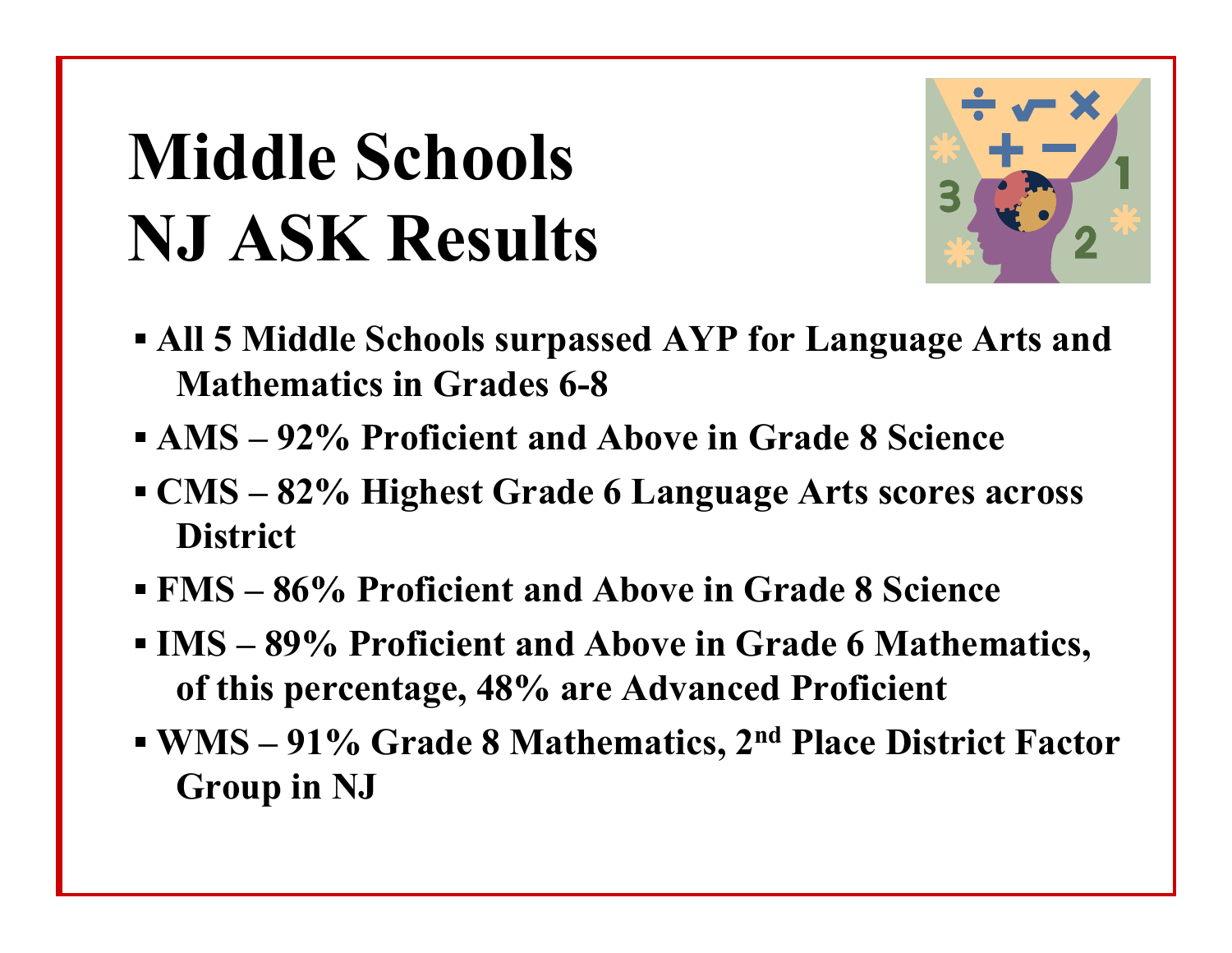# **Middle Schools NJ ASK Mathematics Results**



- **▪ IMS 2nd Place, Grade 7 District Factor Group in NJ**
- **▪ AMS Increased Passing Percentage in Grade 6 by 9%**
- **▪ FMS Increased Passing Percentage in Grade 7 by 11%**
- **▪ CMS Percentage of Special Education students passing Grade 6 more than doubled**
- **▪ WMS Percentage of Special Education students passing Grade 8 more than quadrupled.**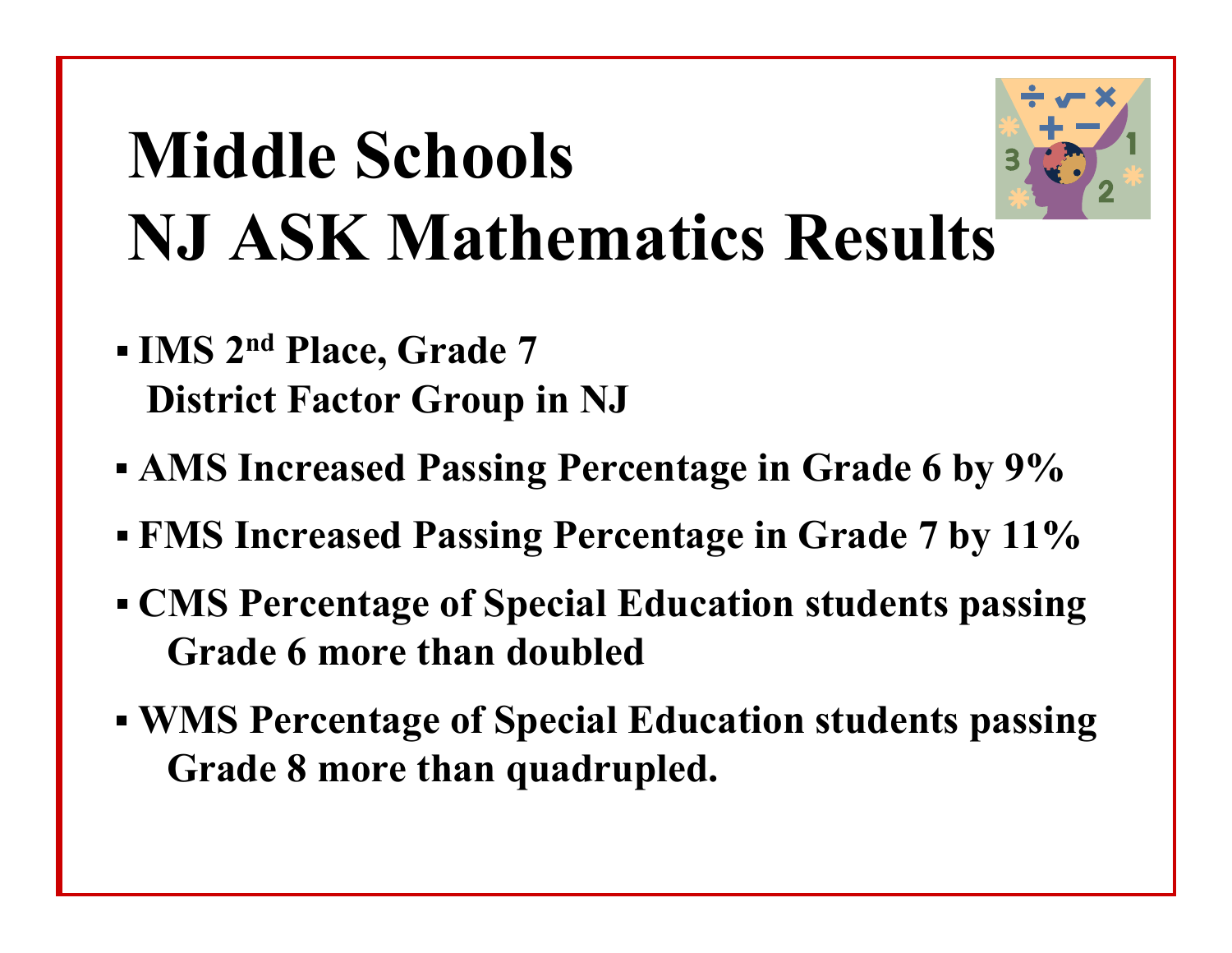# **Elementary Schools NJ ASK Results Lynn Crest**



- **▪ 100% Grade 5 Language Arts in District Factor Group and in Middlesex County**
- **▪ 100% Grade 5 Mathematics in Middlesex County with 94% Advanced Proficient**
- **▪ 1st Place Grade 4 in Middlesex County Language Arts**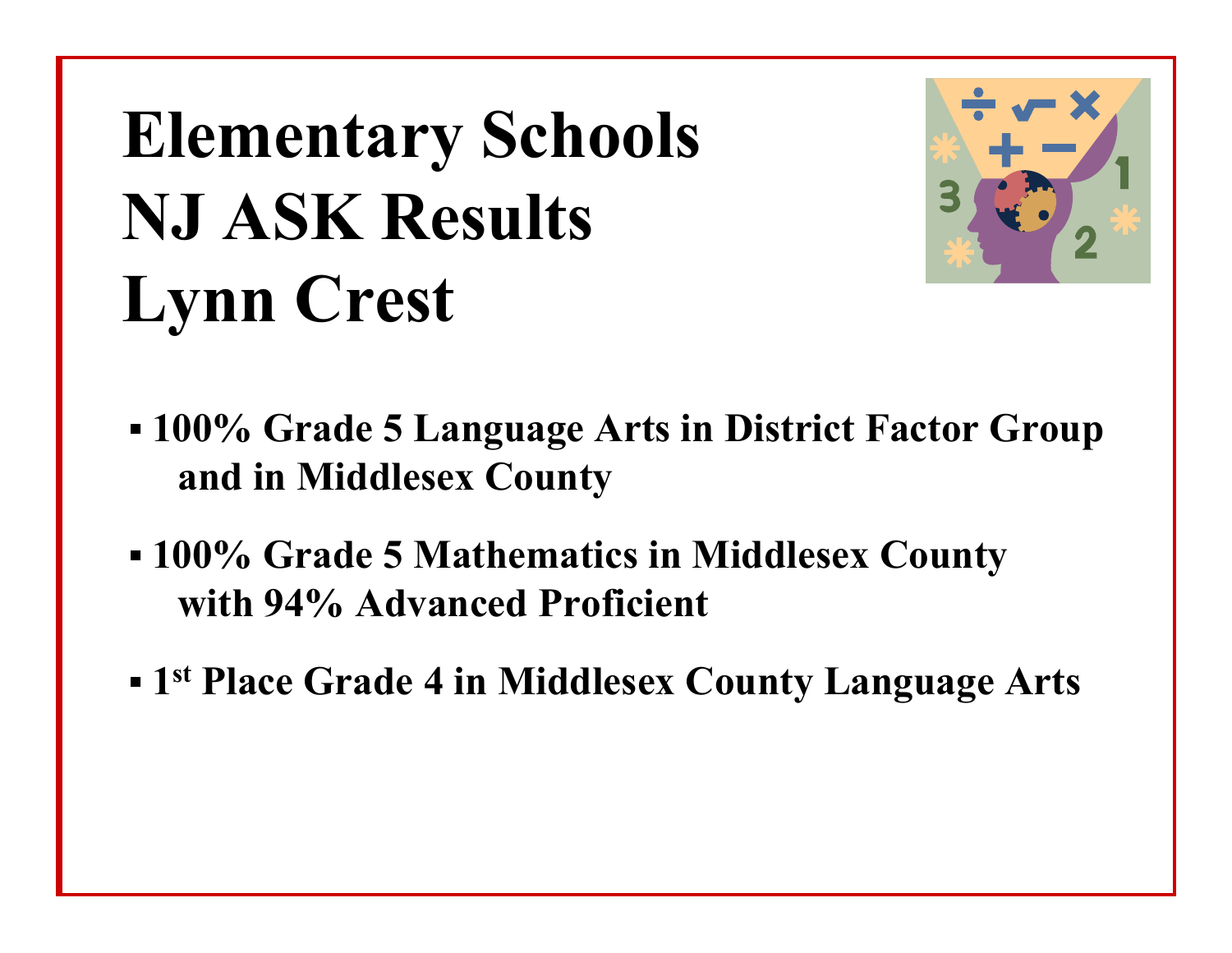# **Elementary Schools NJ ASK Results Avenel Street**



- **▪ 1st in Middlesex County for Mathematics in Grade 3**
- **▪ 2nd in Middlesex County and District Factor Group for Language Arts in Grade 3**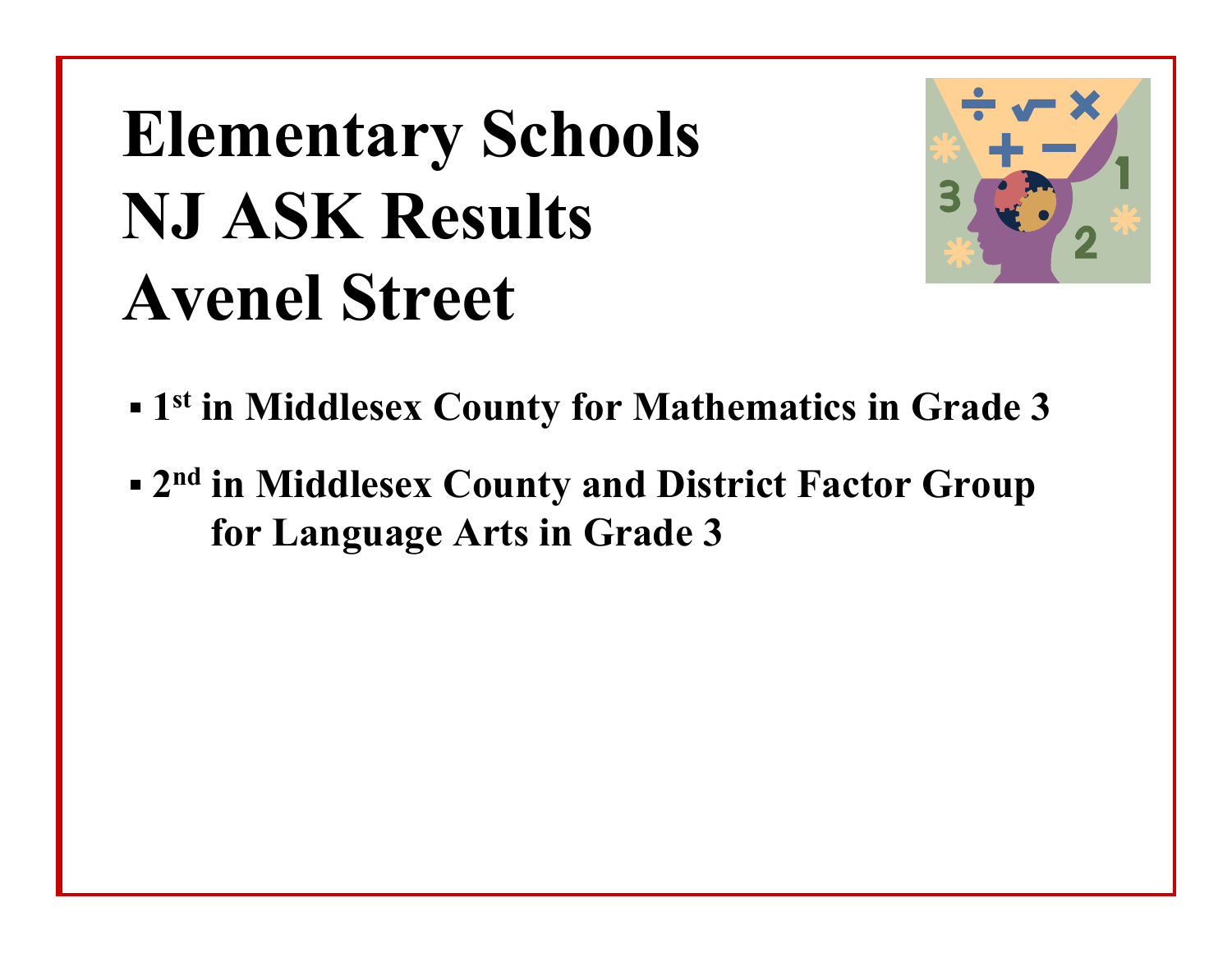# **Elementary Schools NJ ASK Results**



**Claremont Avenue**

**▪ Grade 5 Mathematics 92% Proficient and Above** 

**Indiana Avenue**

- **▪ 5th in Middlesex County for Grade 4 Mathematics**
- **Oak Ridge Heights**
- **▪ Grade 5 Language Arts 92% Proficient and Above**
- **▪ Grade 5 Mathematics 98% Proficient and Above**

**Pennsylvania Avenue**

**▪ 4th in Middlesex County for Grade 5 Mathematics**

**Port Reading**

**▪ Grade 5 Mathematics 94% Proficient and Above**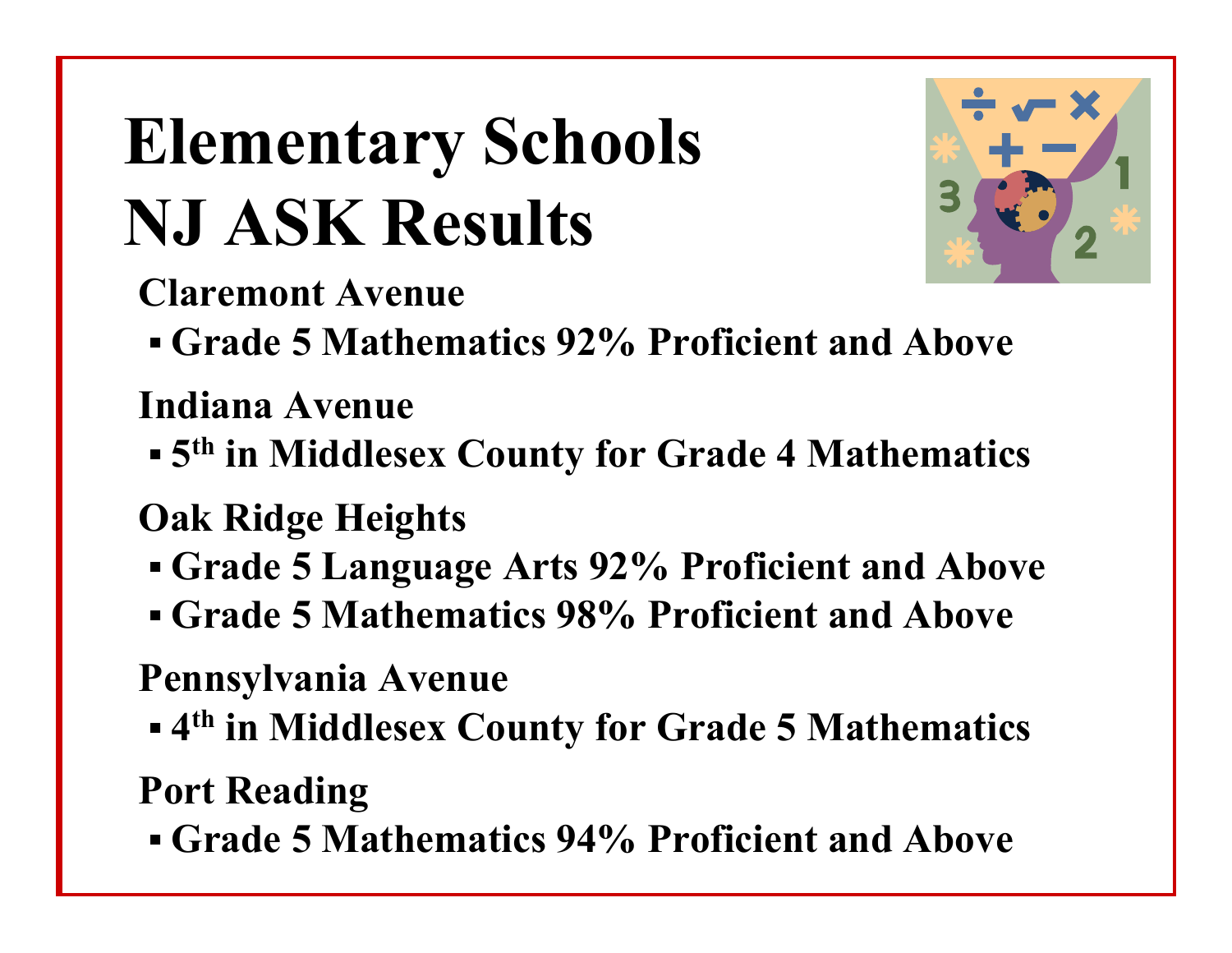# **Elementary Schools NJ ASK Mathematics Results**



#### **Percentages Scoring Proficient and Above**

**Lafayette Estates Mawbey Street**

**▪ Grade 5 – 92 %** 

- **▪ Grade 3 – 97%**
- **▪ Grade 4 – 96%**

**▪ Grade 5 – 96%**

**Matthew Jago Robert Mascenik**

**▪ Grade 5 – 97%**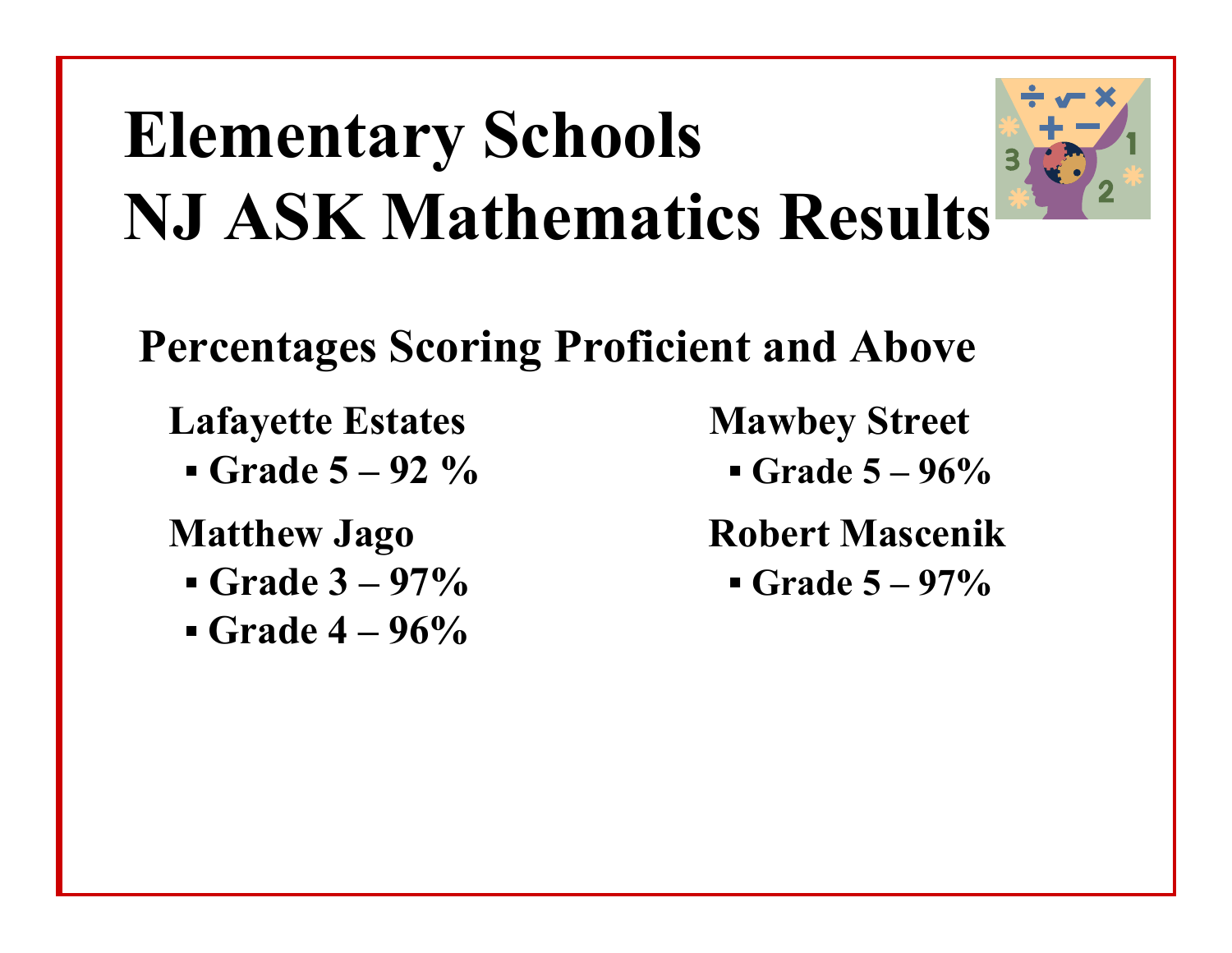# **Elementary Schools NJ ASK Mathematics Results**



- **▪ Grade 3 – 93%**
- **▪ Grade 4 – 91%**
- **▪ Grade 5 – 92%**

**Kennedy Park Ross Street**

- **▪ Grade 4 – 91%**
- **▪ Grade 5 – 91%**

**Ford Avenue Menlo Park Terrace**

- **▪ Grade 4 – 92%**
- **▪ Grade 5 – 99%**

- **▪ Grade 3 – 92%**
- **▪ Grade 5 – 96%**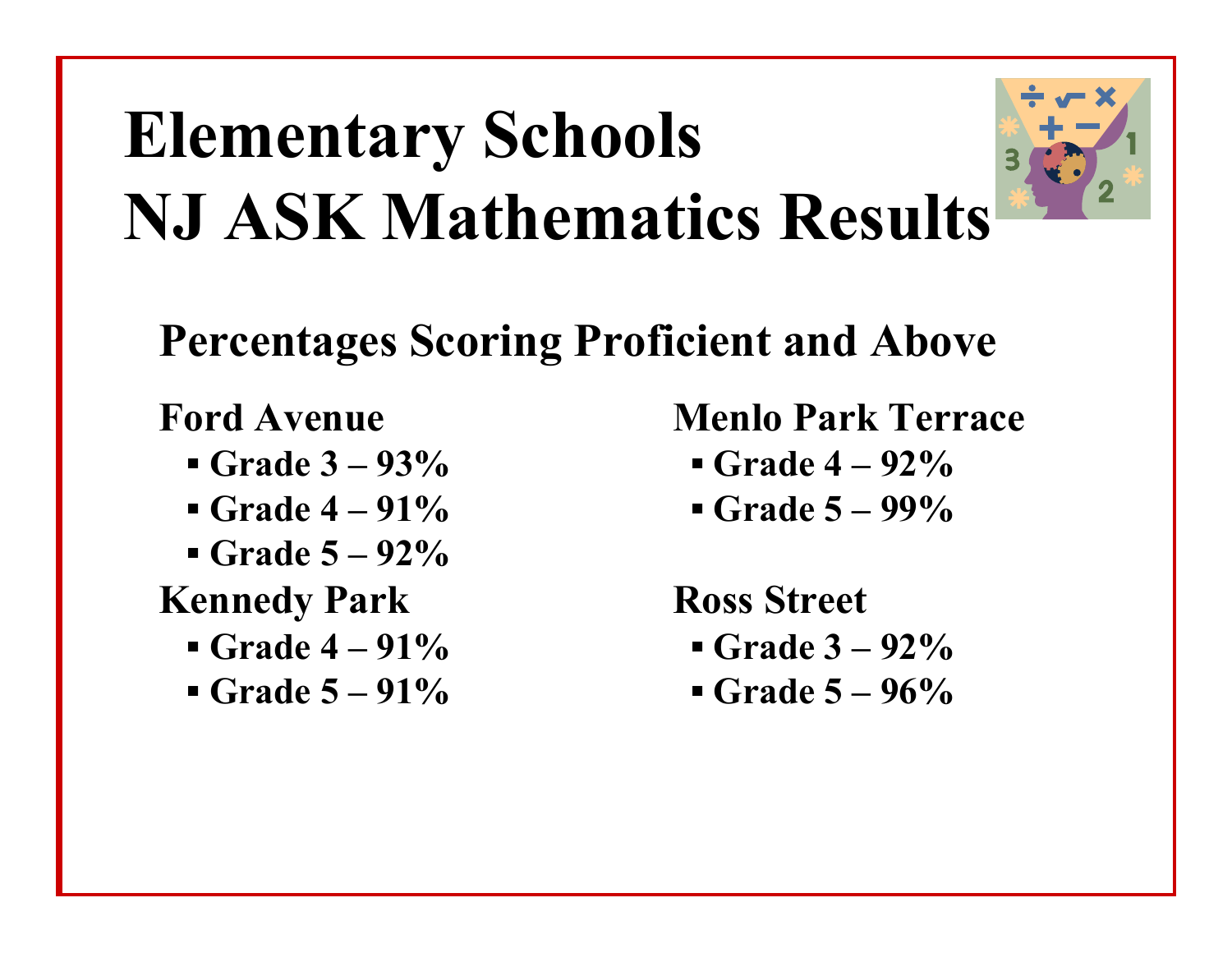### **Elementary Schools Science Grade 4 Results**

**Indiana Avenue**

**▪ 100% Proficient and Above**

**Lynn Crest**

**▪ 100% Proficient and Above**

**Woodbine Avenue**

**▪ 91% Proficient and Above**

**Matthew Jago**

**▪ 95% Proficient and Above**

**Claremont Avenue**

**▪ 95% Proficient and Above**

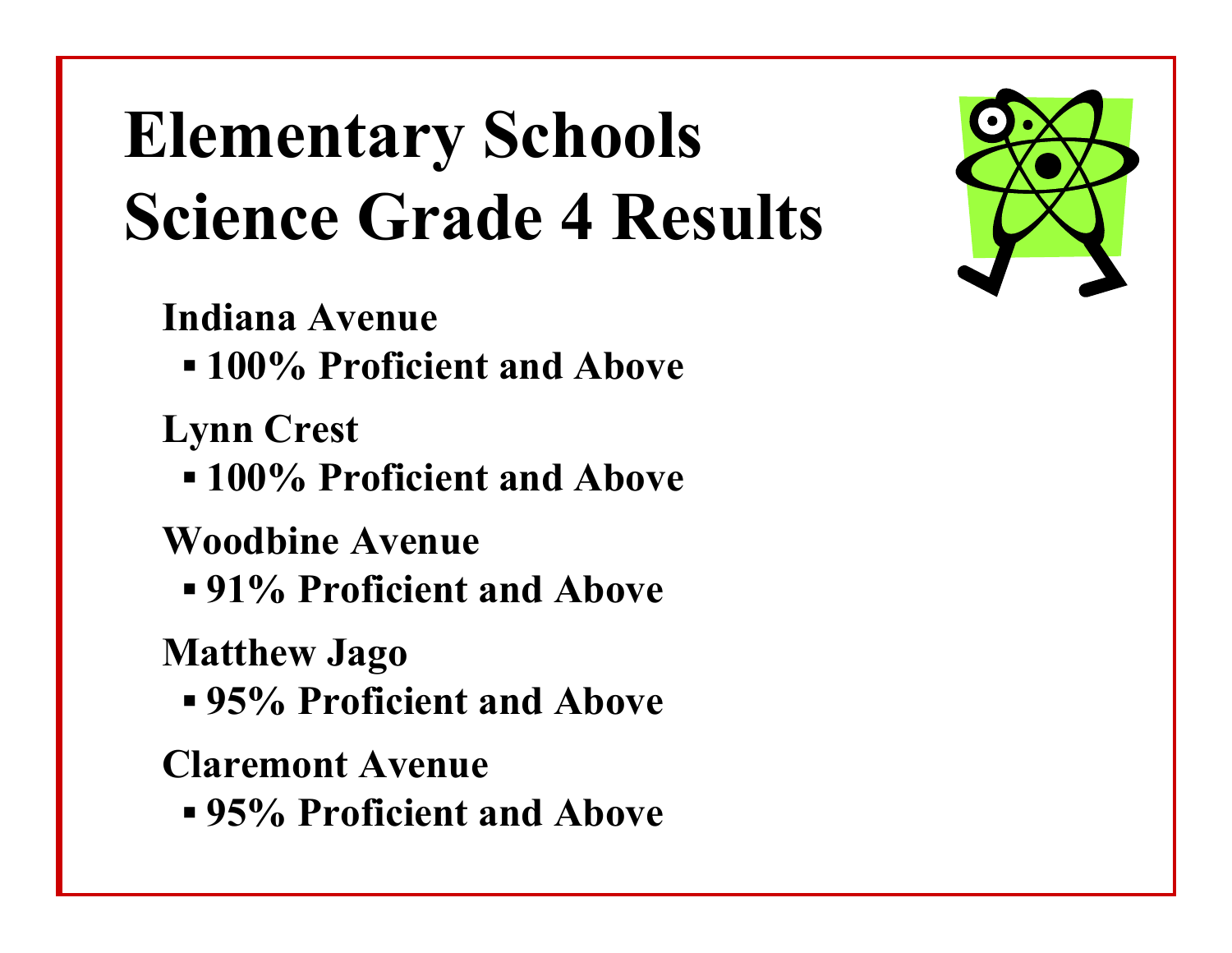#### **Blue Ribbon**

**Kennedy Park ▪ Federal Blue Ribbon School Only 9 in New Jersey Only 1 in Middlesex County**

**Lynn Crest - Nomination**

**▪ Only school in New Jersey to be nominated for Sustained Academic Achievement**

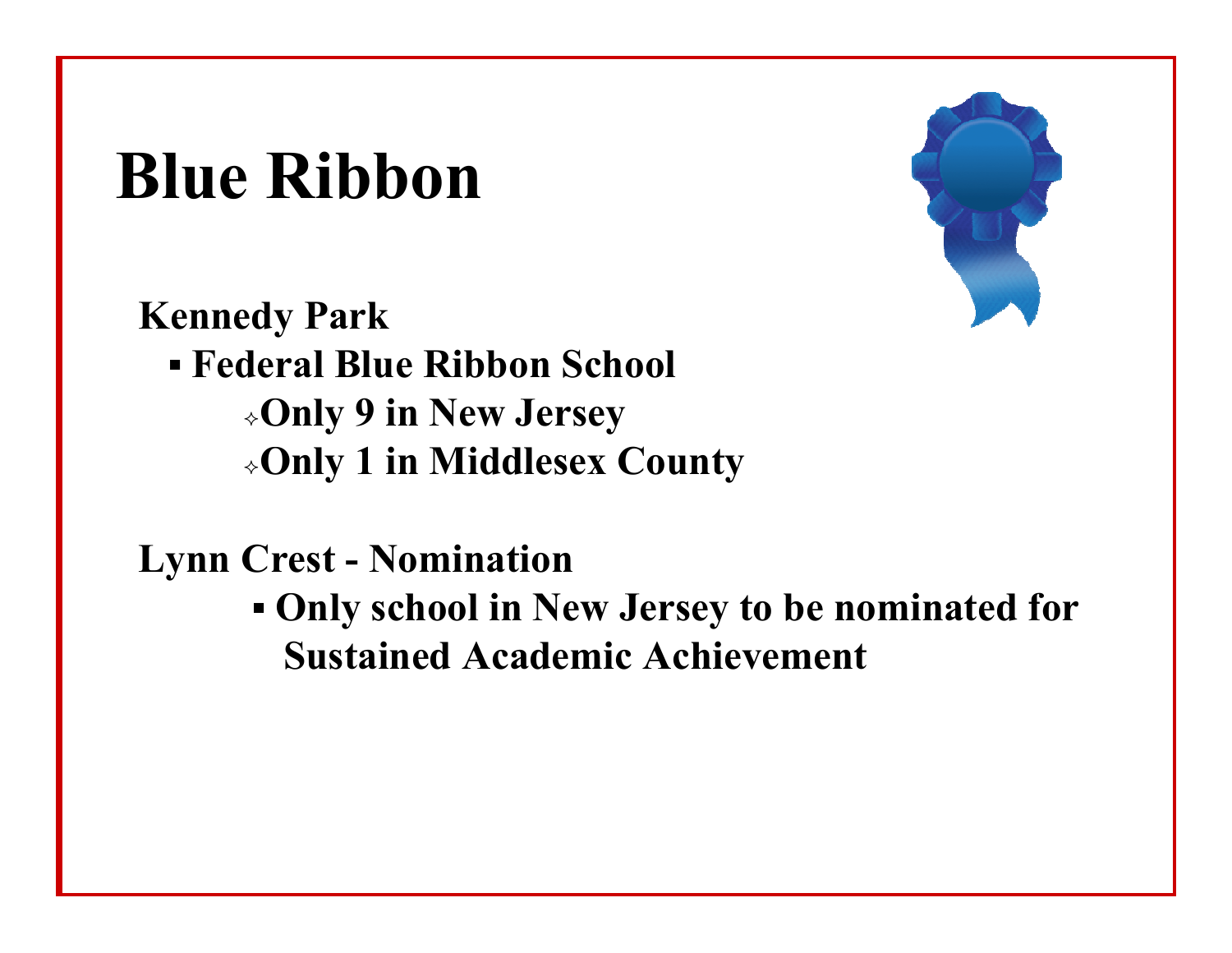#### **Awards**



#### **Edward J. Bloustein Distinguished Scholars ▪ 33 Students**

**Young Students Talent Search Awards from the Center for the Advancement of Academically Talented Youth of Johns Hopkins University for their performance on the School and College Abilities Test**

**▪ 21 Students in Grades 4-8**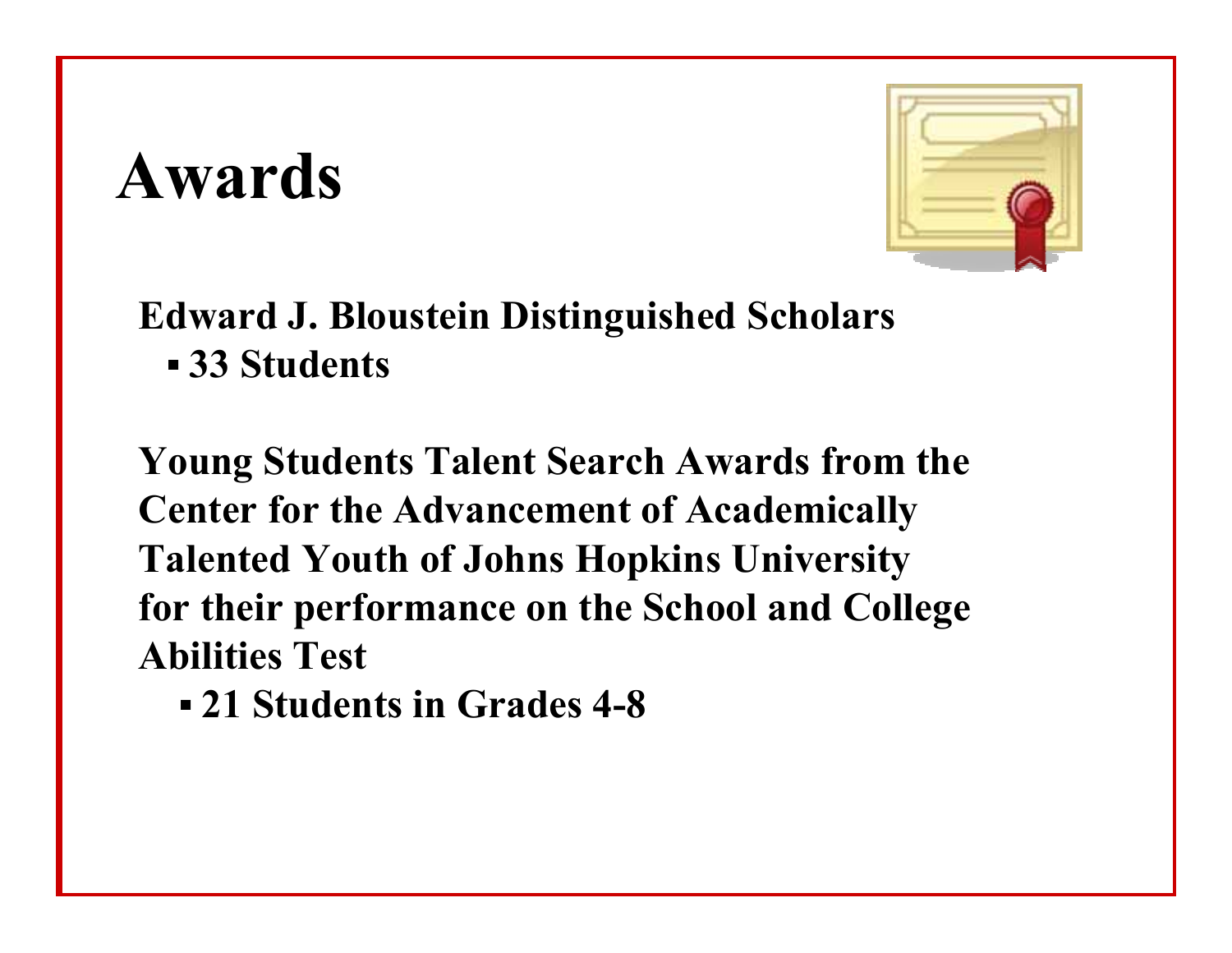#### **Awards**



**Regional Finalist in the**

**Young Epidemiologist Scholars Competition** 

**▪ JFK 12th grade student** 

**Honors for Science Research at North Jersey Regional Science Fair held at Rutgers University –**

- **2 first place awards** 
	- **▪ 12 WHS**
	- **▪ 9 JFK**
	- **▪ 11 CHS**

**Honors for Science Research at the Monmouth Junior Science Symposium held at Monmouth University**

**▪ 10 students**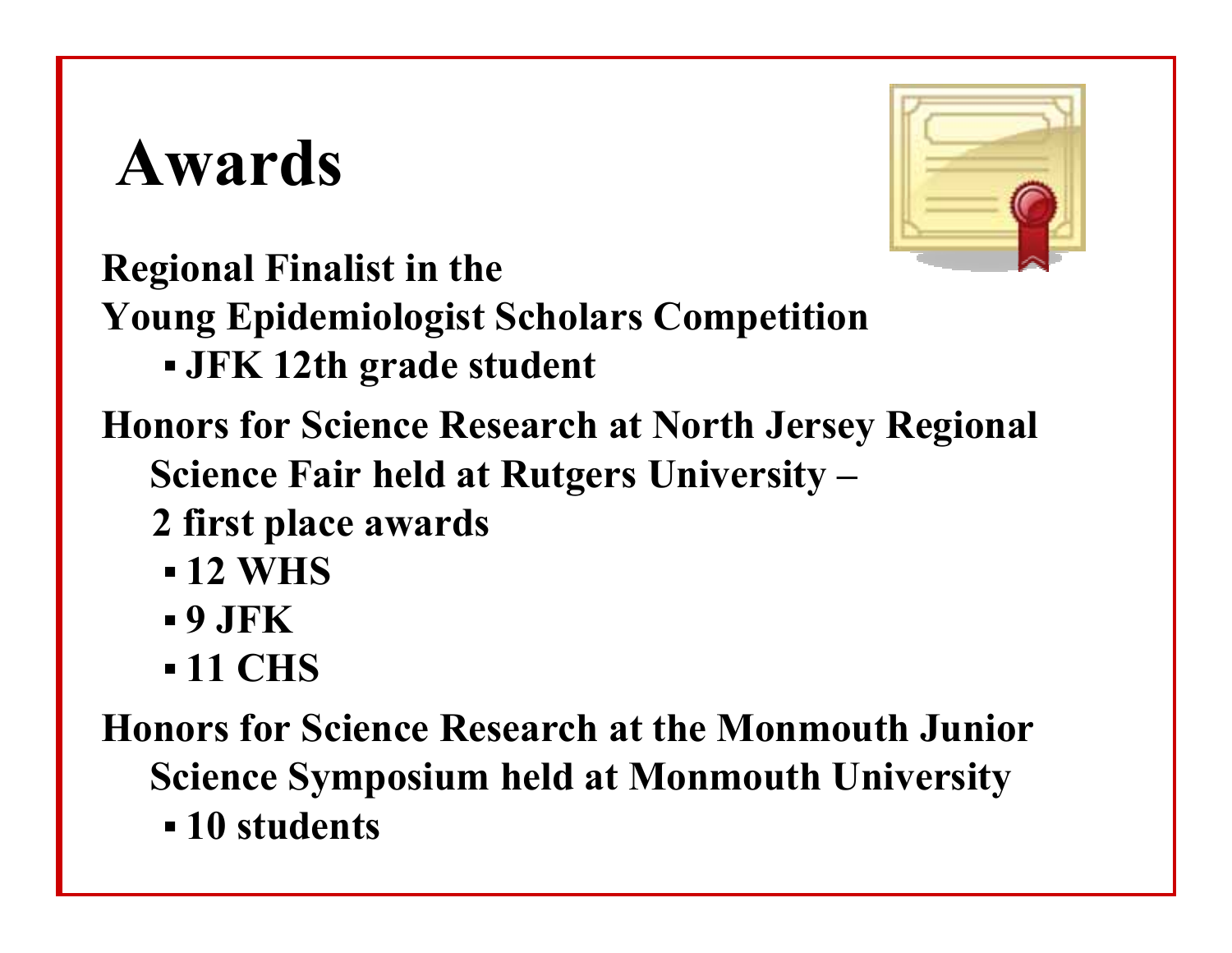#### **Awards**



**Future Business Leaders of America**

- **▪ 1st Place in North Central Regional Competition in Accounting 1 (WHS)**
- **▪ 5th Place in NJ for Accounting 1 (JFK)**

#### **Microsoft Office Specialist Certification**

**▪ 379 students**